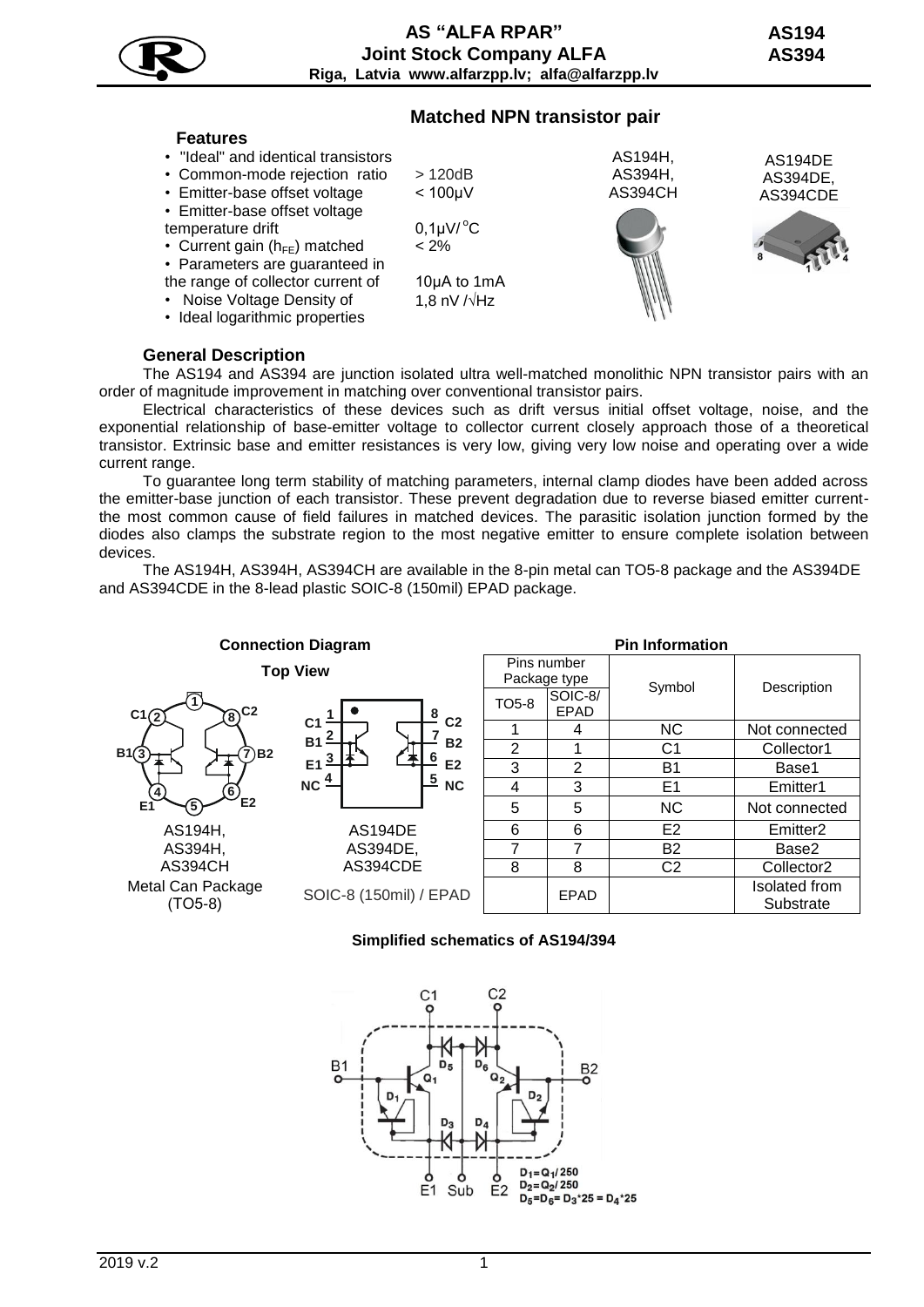

## **Absolute Maximum Ratings**

| • Collector Current           |              | 20 <sub>m</sub> A |
|-------------------------------|--------------|-------------------|
| • Collector-Emitter Voltage   | AS194, AS394 | 40V               |
|                               | AS394C       | 20V               |
| • Collector-Base Voltage      | AS194, AS394 | 40V               |
|                               | AS394C       | 20V               |
| • Collector-Substrate Voltage | AS194, AS394 | 40V               |
|                               | AS394C       | 20V               |
| • Collector-Collector Voltage | AS194, AS394 | 40V               |
|                               | AS394C       | 20V               |
| • Base-Emitter Current        |              | 10mA              |
|                               |              |                   |

#### . **Electrical performance characteristics**

| Parameter, units                                                                                                                  | Conditions                                                                                               | <b>AS194H</b><br><b>AS194DE</b> |                          | <b>AS394H</b><br><b>AS394DE</b> |                   |                          | <b>AS394CH</b><br>AS394CDE |                   |                          |              |
|-----------------------------------------------------------------------------------------------------------------------------------|----------------------------------------------------------------------------------------------------------|---------------------------------|--------------------------|---------------------------------|-------------------|--------------------------|----------------------------|-------------------|--------------------------|--------------|
|                                                                                                                                   |                                                                                                          | Min                             | Typ                      | Max                             | Min               |                          | Typ Max                    | Min               | Typ                      | Max          |
| Current Gain ( $h_{FE}$ )                                                                                                         | $U_{CB} = 0$ V до $U_{MAX}$ (Note1)<br>$IC=1$ mA<br>$IC=100 \mu A$<br>$IC=10 \mu A$<br>$I_C = 1$ $\mu$ A | 350<br>350<br>300               | 700<br>550<br>450<br>300 |                                 | 300<br>250<br>200 | 700<br>550<br>450<br>300 |                            | 250<br>230<br>150 | 500<br>400<br>300<br>200 |              |
| Current Gain Match,<br>$\Delta$ h <sub>FE 1.2</sub> = 100[ $\Delta$ l <sub>B</sub> ] [h <sub>FE(MIN)</sub> ] / l <sub>C</sub> , % | $U_{CB} = 0$ V to $U_{MAX}$<br>$I_C = 10$ µA to $I_C = 1$ mA                                             |                                 | 0,5                      | $\mathfrak{p}$                  |                   | 0,5                      | $\overline{\mathbf{4}}$    |                   | 1                        | 5            |
| Emitter-Base Offset Voltage, µV                                                                                                   | $U_{CB} = 0 V$<br>$I_C = 10$ µA to $I_C = 1$ mA                                                          |                                 | 25                       | 100                             |                   |                          | 150                        |                   |                          | 200          |
| Change in Emitter-Base Offset<br>Voltage vs Collector-Base Voltage<br>(CMRR), µV                                                  | (Note1)<br>$I_C = 10$ µA to $I_C = 1$ mA<br>$U_{CB} = 0$ V to $U_{MAX}$                                  |                                 | 10                       | 25                              |                   | 10                       | 50                         |                   | 10                       | 100          |
| Change in Emitter-Base Offset<br>Voltage vs Collector Current, µV                                                                 | $U_{CB} = 0 V$<br>$I_C$ =10 µA to 1 mA                                                                   |                                 | 5                        | 25                              |                   | 5                        | 50                         |                   | 5                        | 50           |
| Collector-Base Leakage, nA                                                                                                        | $U_{CB} = U_{MAX}$                                                                                       |                                 | 0,05                     | 0,3                             |                   | $0,05$ 0,5               |                            |                   | 0,05                     | 0,5          |
| Collector- Collector Leakage, nA                                                                                                  | $U_{CC} = U_{MAX}$                                                                                       |                                 | 1                        | $\overline{2}$                  |                   |                          | 5                          |                   |                          | 5            |
| Input Voltage Noise, nV / VHz                                                                                                     | $U_{CB}=0$ V, $I_C=100$ $\mu$ A<br>$f = 100$ Hz - 100 kHz                                                |                                 | 1,8                      |                                 |                   |                          | 1,8                        |                   | 1,8                      |              |
| <b>Collector to Emitter Saturation</b><br>Voltage, V                                                                              | $I_C = 1$ mA, $I_B = 10 \mu A$<br>$I_C = 1$ mA, $I_B = 100 \mu A$                                        |                                 | 0,2<br>0,1               | 0,25<br>0,15                    |                   | 0,1                      | $0,2$ 0,25<br>0,15         |                   | 0,2<br>0,1               | 0,25<br>0.15 |

Note 1: Collector-base voltage is swept from 0 to U<sub>MAX</sub>=35V at a collector current of 10 µA, 100 µA and 1 mA. Note 2: Offset voltage drift with  $V_{OS} = 0$  at  $T_A = 25^\circ \text{C}$  is valid only when the ratio of  $I_{C1}$  to  $I_{C2}$  is adjusted to give the initial zero offset. This ratio must be held to within 0.003% over the entire temperature range. Measurements taken at +25 C and temperature extremes.

Note 3: Logging conformity is measured by computing the best fit to a true exponential and expressing the error as a base-emitter voltage deviation.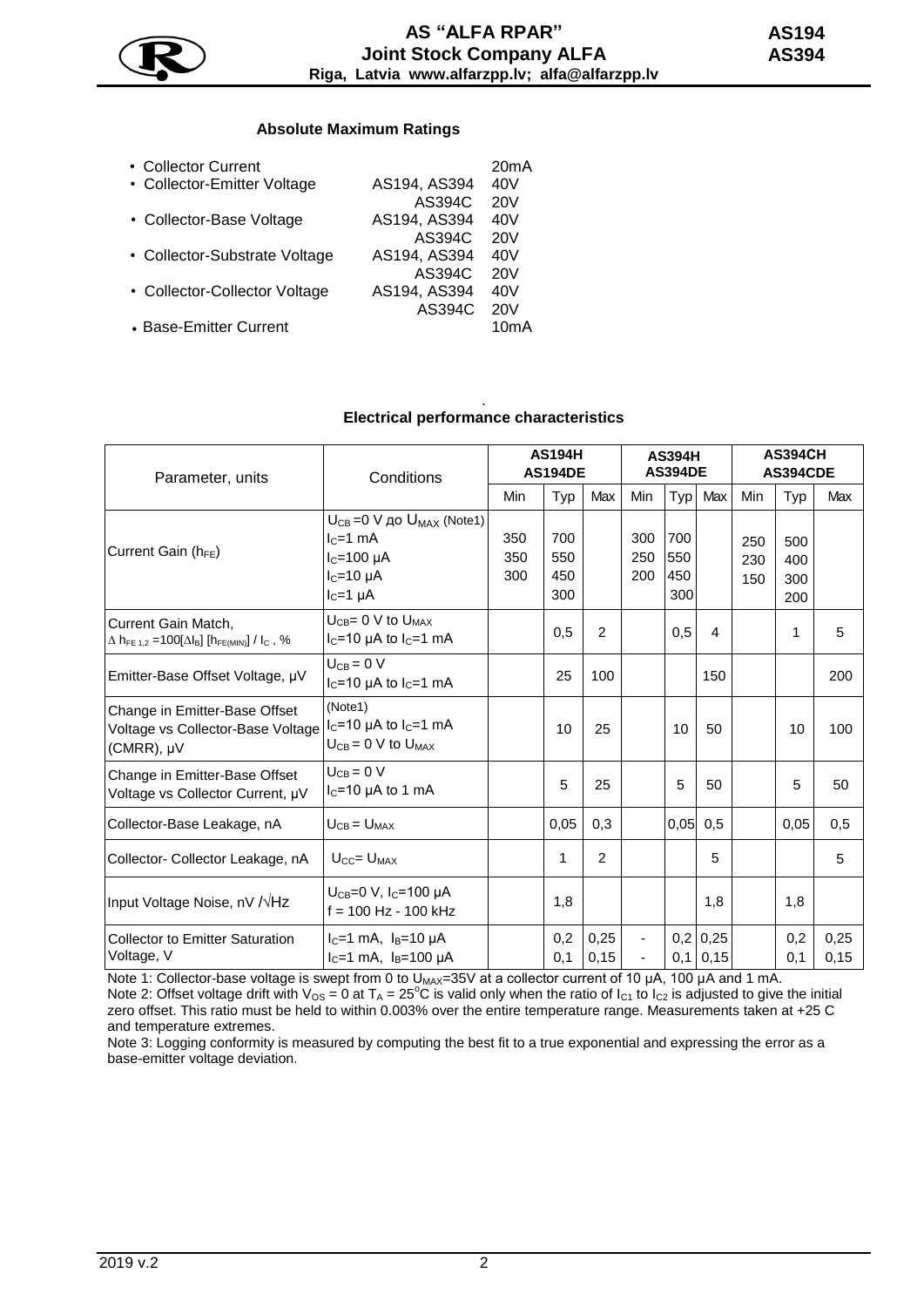

# **Package Dimensions in millimeters**



**8-lead T0-5 metal can package**